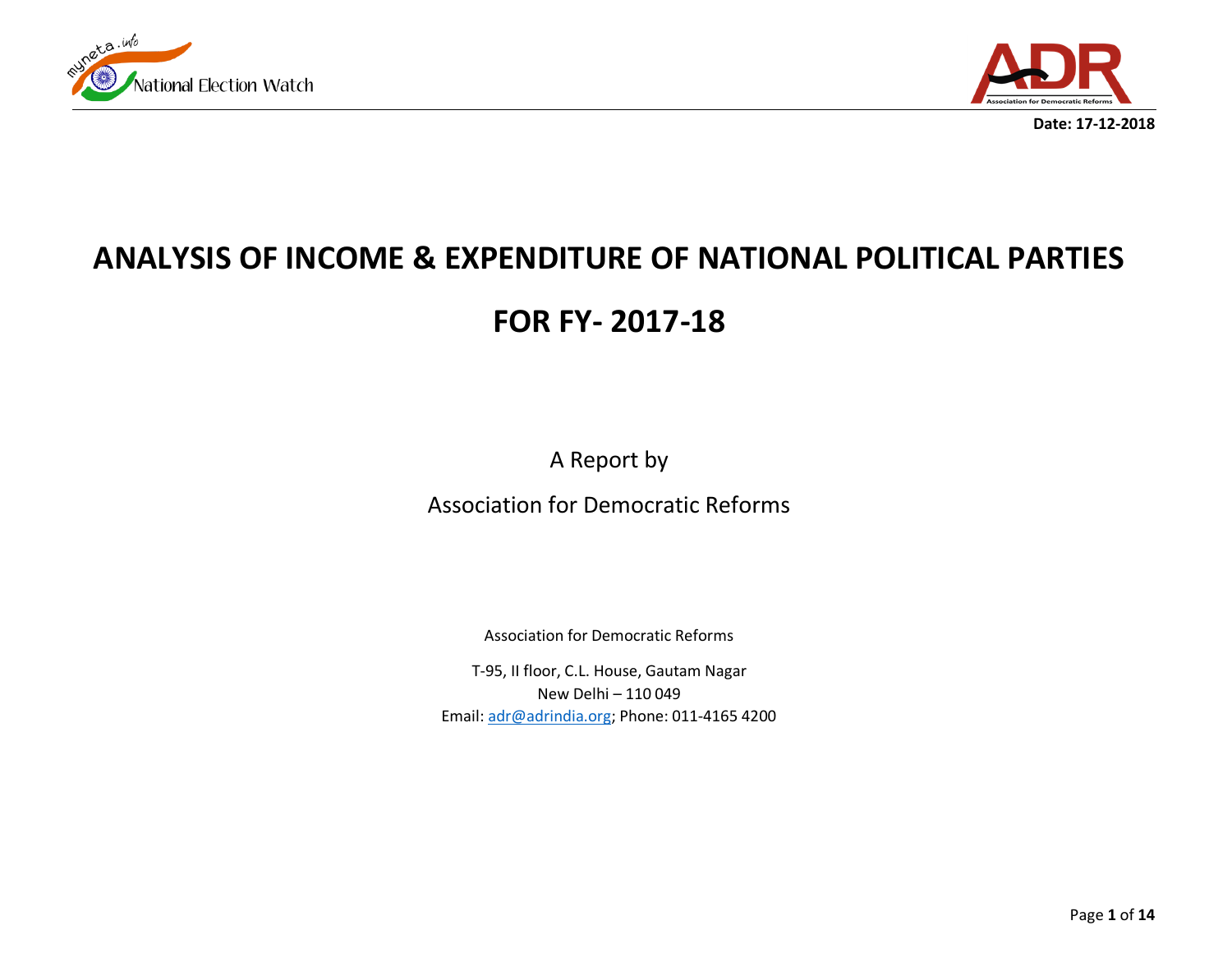



#### **Table of Contents**

| $\label{f:1} \mbox{Introduction} \,\, \ldots \,\, \ldots \,\, \ldots \,\, \ldots \,\, \ldots \,\, \ldots \,\, \ldots \,\, \ldots \,\, \ldots \,\, \ldots \,\, \ldots \,\, \ldots \,\, \ldots \,\, \ldots \,\, \ldots \,\, \ldots \,\, \ldots \,\, \ldots \,\, \ldots \,\, \ldots \,\, \ldots \,\, \ldots \,\, \ldots \,\, \ldots \,\, \ldots \,\, \ldots \,\, \ldots \,\, \ldots \,\, \ldots \,\, \ldots \,\, \ldots \,\, \ldots \,\, \ldots \,\, \ldots \,\,$ |  |
|----------------------------------------------------------------------------------------------------------------------------------------------------------------------------------------------------------------------------------------------------------------------------------------------------------------------------------------------------------------------------------------------------------------------------------------------------------------|--|
|                                                                                                                                                                                                                                                                                                                                                                                                                                                                |  |
|                                                                                                                                                                                                                                                                                                                                                                                                                                                                |  |
|                                                                                                                                                                                                                                                                                                                                                                                                                                                                |  |
|                                                                                                                                                                                                                                                                                                                                                                                                                                                                |  |
|                                                                                                                                                                                                                                                                                                                                                                                                                                                                |  |
|                                                                                                                                                                                                                                                                                                                                                                                                                                                                |  |
|                                                                                                                                                                                                                                                                                                                                                                                                                                                                |  |
|                                                                                                                                                                                                                                                                                                                                                                                                                                                                |  |
|                                                                                                                                                                                                                                                                                                                                                                                                                                                                |  |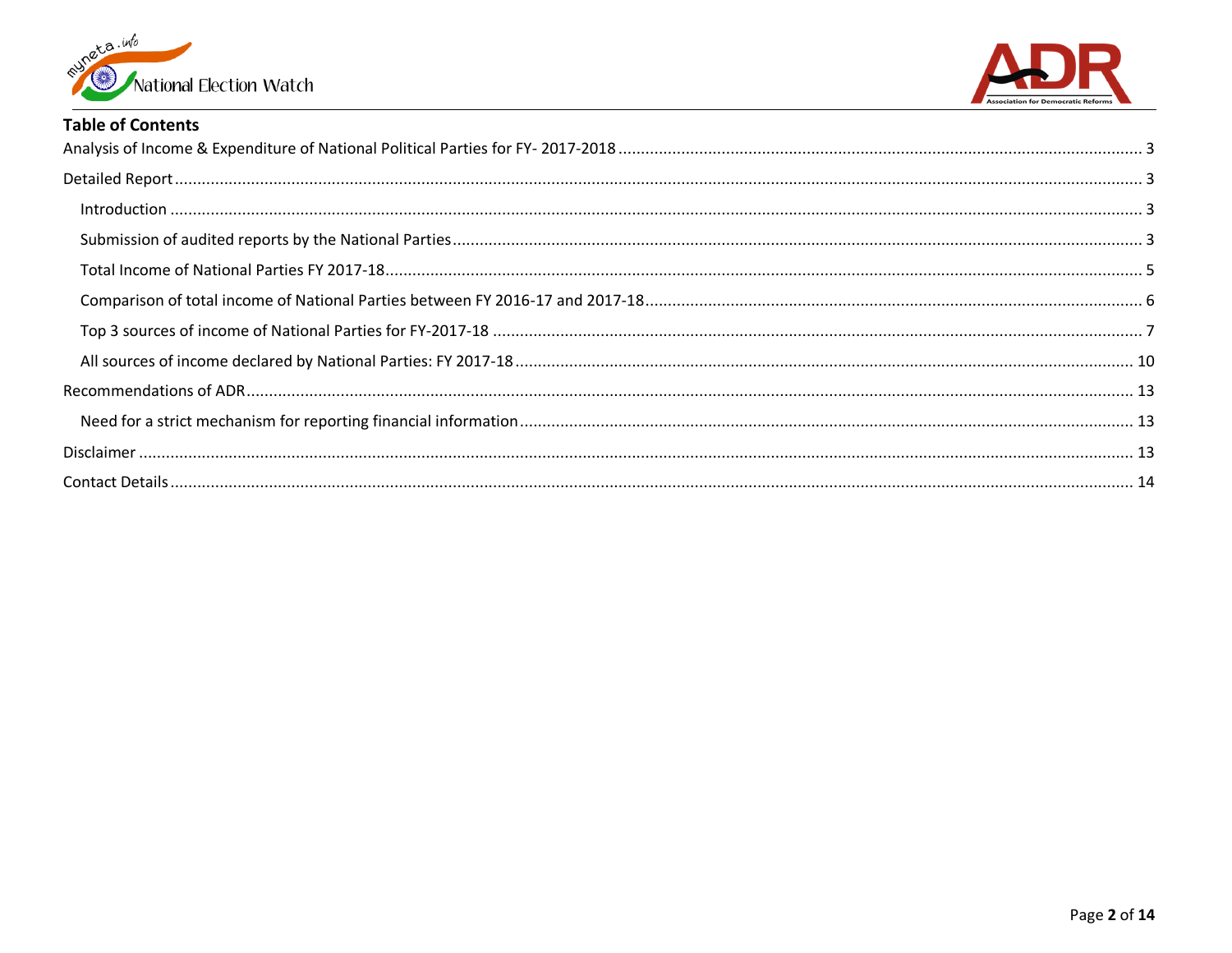<span id="page-2-0"></span>



## **Analysis of Income & Expenditure of National Political Parties for FY- 2017-2018**

## **Detailed Report**

#### <span id="page-2-2"></span><span id="page-2-1"></span>**Introduction**

Political parties have multiple sources of funding and thus accountability and transparency should be an important aspect of their functioning. It is essential to have comprehensive and transparent accounting methods and systems which should reveal the true financial position of the parties.

The Election Commission of India (ECI), in it[s letter](http://eci.nic.in/eci_main1/PolPar/Transparency/Clarification%20of%20Transparency%20guideline%20for%20political%20parties.pdf) dated 19<sup>th</sup> November,'14 addressed to the Presidents/General Secretaries of all political parties, stated that it was mandatory for the parties to submit details of their audited reports to the Commission. This report analyses the total income and expenditure incurred, all over India, by the **National Parties** during FY 2017-18, as declared by the parties in their IT Returns submitted to the ECI

The National Parties include Bharatiya Janata Party (**BJP**), Indian National Congress (**INC**), Bahujan Samaj Party (**BSP**), Nationalist Congress Party (**NCP**), Communist Party of India (**CPI**), Communist Party of India (Marxist) (**CPM**) and All India Trinamool Congress (**AITC**).

#### <span id="page-2-3"></span>**Submission of audited reports by the National Parties**

- The due date for submission of annual audited accounts for the parties was **30th Oct,'18.**
- **AITC, CPM and BSP** submitted their audit reports on time while **CPI** submitted after one day, **NCP** submitted after **20 days** and **BJP, 24 days after the due date** for submission**.**
- As on 17th December, 2018, **INC has not yet** submitted its audited reports to the ECI, more than 48 days after the due date for submission.

|             | Due date for submission: 30th Oct,'18 |                                  |  |  |  |
|-------------|---------------------------------------|----------------------------------|--|--|--|
| Party       | Date of submission                    | Delay in submitting their report |  |  |  |
| <b>AITC</b> | 24th September,'2018                  |                                  |  |  |  |
| <b>CPM</b>  | 9th October,'2018                     |                                  |  |  |  |
| <b>BSP</b>  | 12th October,'2018                    |                                  |  |  |  |
| <b>CPI</b>  | 31st October,'2018                    | 1 day                            |  |  |  |
| <b>NCP</b>  | 20th December,'2018                   | 20 days                          |  |  |  |
| <b>BJP</b>  | 24th November,'2018                   | 24 days                          |  |  |  |
| INC         |                                       | 48 days (As on 17-12-2018)       |  |  |  |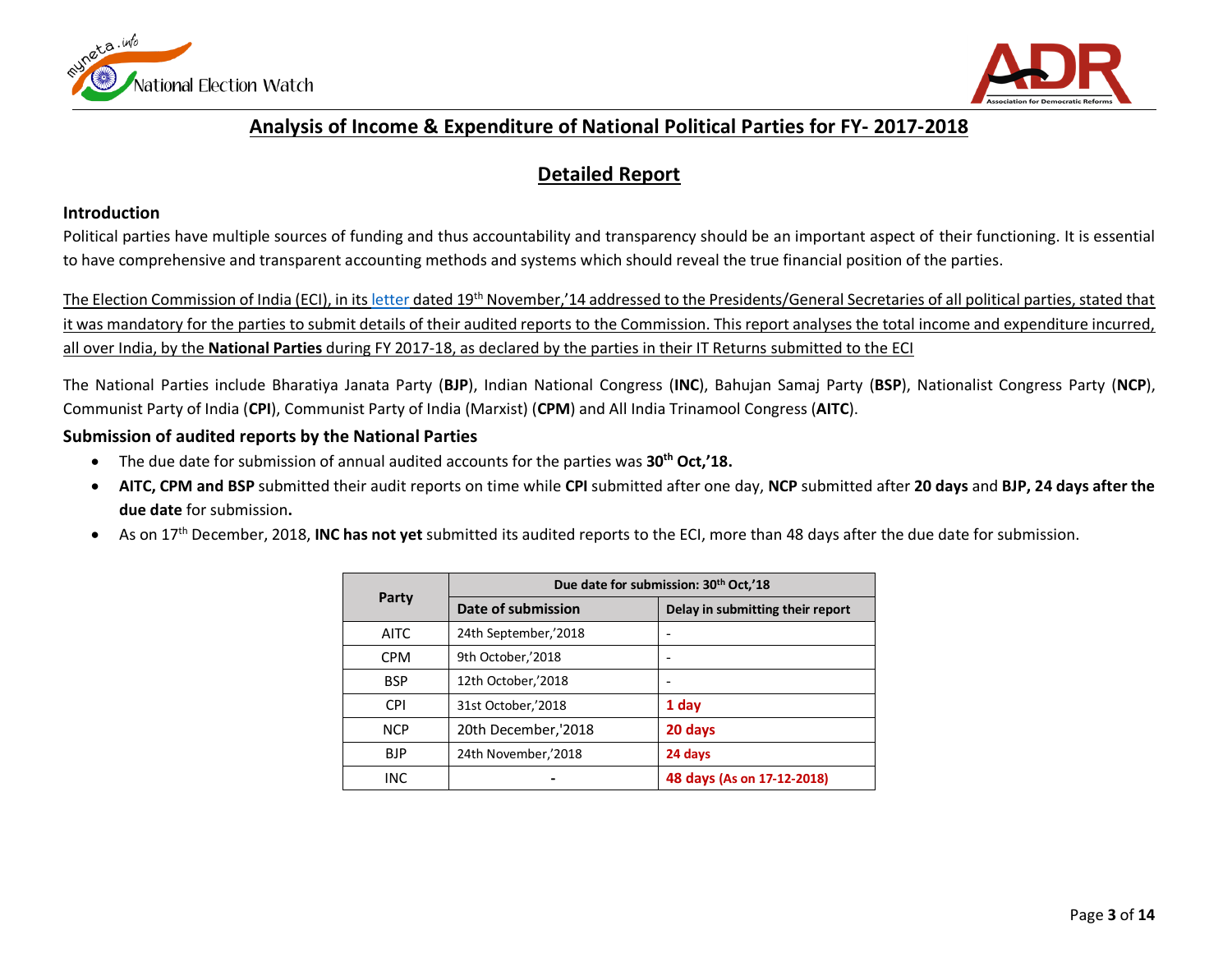



#### **Total Income and Expenditure of National Political Parties for - FY-2017-2018**

- BJP declared a total income of Rs 1,027.339 cr during FY- 2017-18, but **spent only 74%** (Rs 758.47 cr) **of the total income** while BSP's total income was Rs 51.694 cr of which the party **spent only 29%** (Rs 14.78 cr).
- CPM declared a total income of Rs 104.847 cr during FY- 2017-18, and **spent Rs 83.482 cr** (80%) of it.
- NCP is the only party to have spent more than its total income during FY- 2017-18. While declaring an income of **Rs 8.15 cr**, the party spent **Rs 8.84 cr**, an excess of Rs 69 lakhs.

|              | Total income and expenditure declared by National Parties, FY 2017-18 (Rs in cr) |                                   |                                          |                                             |  |  |  |  |
|--------------|----------------------------------------------------------------------------------|-----------------------------------|------------------------------------------|---------------------------------------------|--|--|--|--|
| Party        | <b>Total declared Income</b>                                                     | <b>Total declared Expenditure</b> | <b>Excess of income over expenditure</b> | <b>Share of income</b><br>remaining unspent |  |  |  |  |
| <b>BJP</b>   | 1,027.339                                                                        | 758.47                            | 268.869                                  | 26%                                         |  |  |  |  |
| <b>CPM</b>   | 104.847                                                                          | 83.482                            | 21.365                                   | 20%                                         |  |  |  |  |
| <b>BSP</b>   | 51.694                                                                           | 14.78                             | 36.914                                   | 71%                                         |  |  |  |  |
| <b>NCP</b>   | 8.15                                                                             | 8.84                              | $-0.69$                                  | $-8%$                                       |  |  |  |  |
| <b>AITC</b>  | 5.167                                                                            | 1.766                             | 3.401                                    | 66%                                         |  |  |  |  |
| <b>CPI</b>   | 1.55                                                                             | 1.10                              | 0.45                                     | 29%                                         |  |  |  |  |
| <b>Total</b> | Rs 1,198.75 cr                                                                   | Rs 868.44 cr                      | Rs 330.31 cr                             | 27.55%                                      |  |  |  |  |

**Table: Total income and expenditure declared by National Parties in their audit reports for FY 2017-18 (All over India)**



**Graph: Total income and expenditure, as declared by National Parties in their audit reports for FY 2017-18 (All over India)**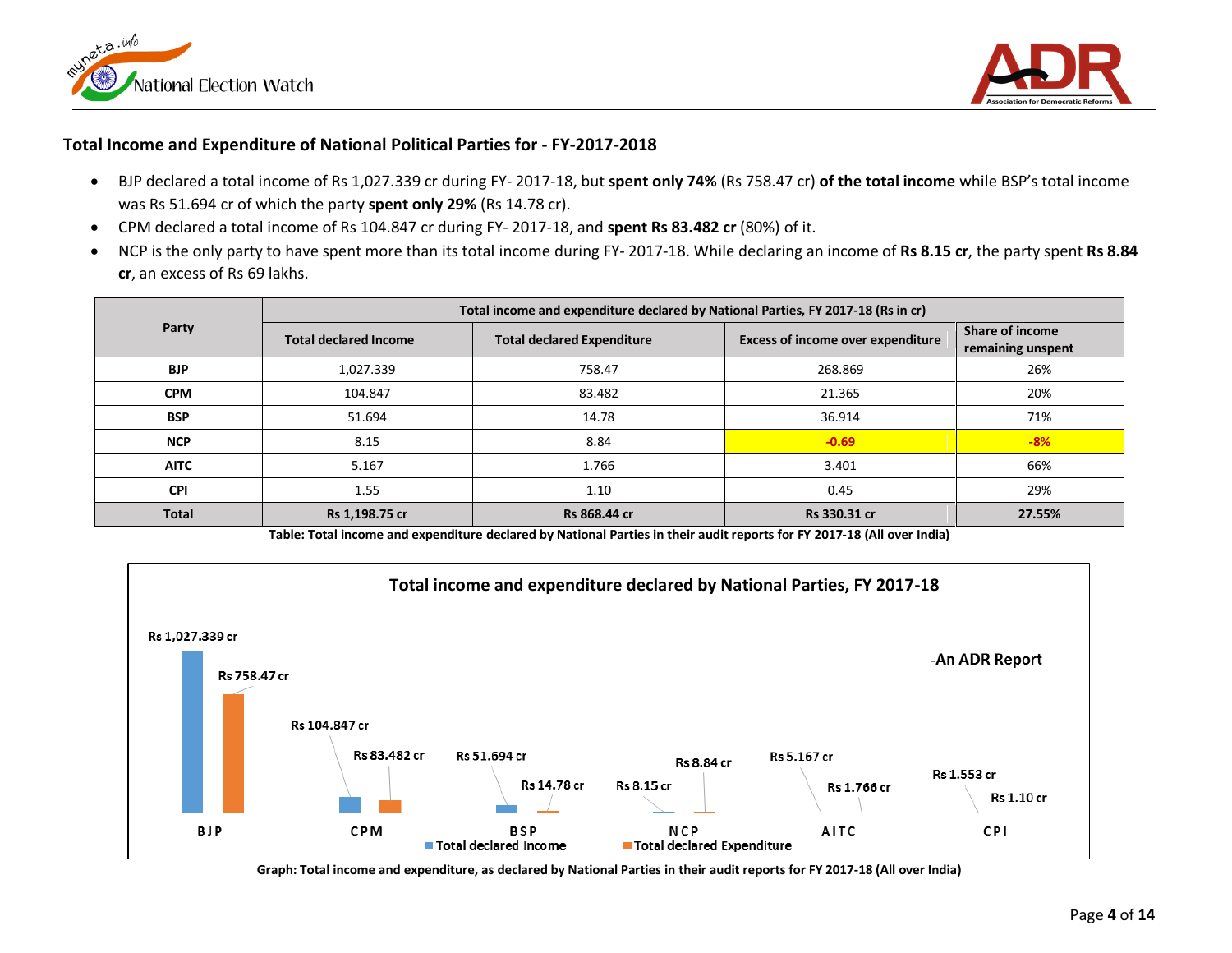



#### <span id="page-4-0"></span>**Total Income of National Parties FY 2017-18**

- The total Income of the National Parties has been compiled from the income from various sources pan India, as submitted in their Income Tax Returns.
- **6 out of 7 National Parties** (BJP, CPM, BSP, NCP, AITC and CPI) have declared a **total income** of **Rs. 1,198.75 cr**, collected from all over India.
- **BJP** has shown the highest income amongst the National Parties, an **income** of **Rs 1,027.339 cr** during FY 2017-18. This forms **85.70% of the total income of 6 National Parties, together** during FY 2017-18.
- **CPM** declared the second highest income of **Rs 104.847 cr** which forms **8.75%** of the total income of the 6 National Parties.
- **CPI** declared the least income of **Rs 1.553 cr** which forms a mere 0.13% of the total income of the 6 National Parties during the FY 2017-18.

| Income of National Parties for FY-2017-18 |                                         |                                     |                                   |                                |                                |                                |
|-------------------------------------------|-----------------------------------------|-------------------------------------|-----------------------------------|--------------------------------|--------------------------------|--------------------------------|
| <b>National Party</b>                     | <b>BJP</b>                              | <b>CPM</b>                          | <b>BSP</b>                        | <b>NCP</b>                     | <b>AITC</b>                    | <b>CPI</b>                     |
| <b>Total Income</b>                       | Rs 10,27,33,96,540<br>(Rs 1,027.339 cr) | Rs 104,84,74,032<br>(Rs 104.847 cr) | Rs 51,69,43,528<br>(Rs 51.694 cr) | Rs 8,15,12,963<br>(Rs 8.15 cr) | Rs 516,78,114<br>(Rs 5.167 cr) | Rs 155,31,710<br>(Rs 1.553 cr) |
| % Share in total Income                   | 85.70%                                  | 8.75%                               | 4.31%                             | 0.68%                          | 0.43%                          | 0.13%                          |
| <b>Grand Total</b>                        | Rs 11,98,75,36,887 (Rs 1,198.75 cr)     |                                     |                                   |                                |                                |                                |

**Table: Total income declared by National Parties in their ITR for FY 2017-18 (All over India)**



**Graph: Total income declared by National Parties in their ITRs for FY 2017-18 (All over India)**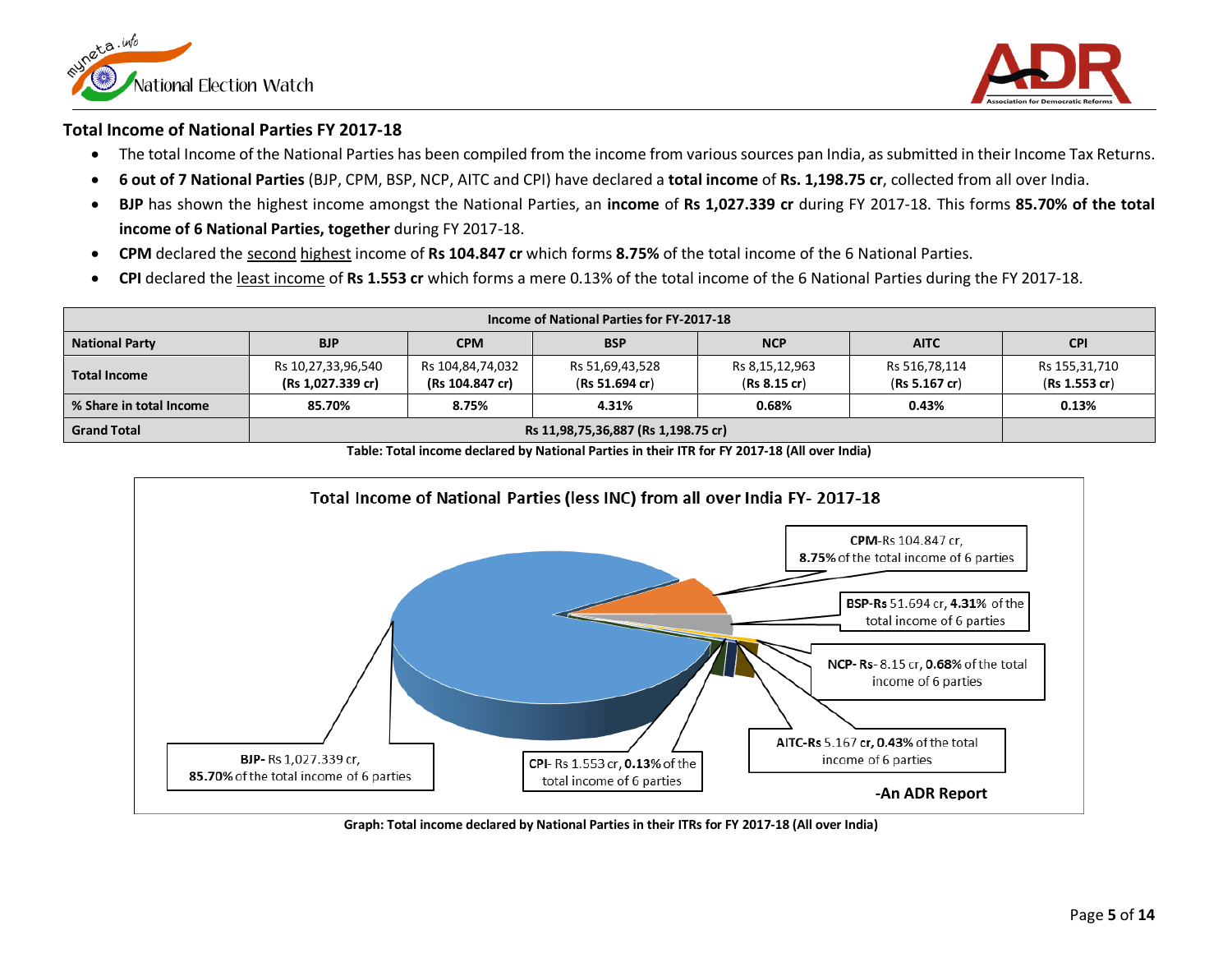



#### <span id="page-5-0"></span>**Comparison of total income of National Parties between FY 2016-17 and 2017-18**

- The income of INC during FY 2016-17 was second highest among all the National Parties. The party had declared a total income of Rs 225.36 cr but is yet to submit its copy of Income Tax returns for FY 2017-18 to the Election Commission of India.
- Between FY 2016-17 and 2017-18, the income of **BJP decreased** by **0.67%** (Rs 6.93 cr) from Rs 1034.27 cr during FY 2016-17 to Rs 1027.34 cr during FY 2017-18.
- Between FY 2016-17 and 2017-18, the income of **BSP decreased** by **235.78%** (Rs 121.88 cr) from Rs 173.58 cr during FY 2016-17 to Rs 51.694 cr during FY 2017-18 while the income of **NCP decreased** by **111.47%** (Rs 9.085 cr) from Rs 17.235 cr during FY 2016-17 to Rs 8.15 cr during FY 2017-18.
- It is to be noted that between FY 2016-17 and 2017-18, the income of **CPM increased** by 4.38**%** (Rs 4.59 cr) from Rs 100.256 cr during FY 2016-17 to Rs 104.847 cr during FY 2017-18



**Graph: Total income of National Parties for Financial Years: 2016-17 and 2017-18**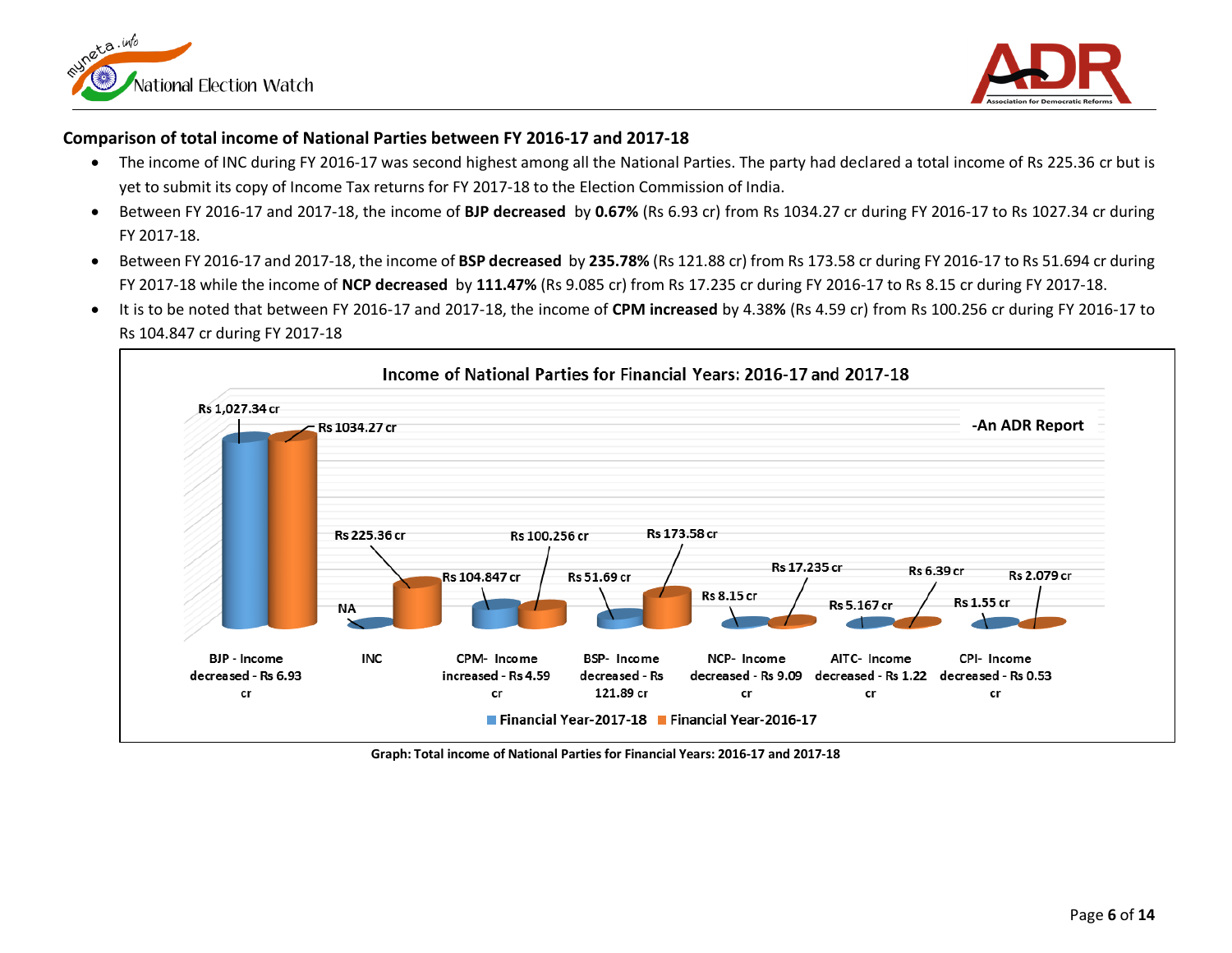



#### <span id="page-6-0"></span>**Top 3 sources of income of National Parties for FY-2017-18**

- National Parties have declared **donations/contributions** as one of their 3 main sources of income. BJP- Rs 989.707 cr, CPM- Rs 39.02 cr, BSP Rs 10.676 cr, NCP- Rs 2.088cr and AITC- Rs 30 lakhs.
- Grant/ donations/ contributions of **Rs 989.707 cr** declared by **BJP** forms **96.34% of the total income of the party** during FY 2017-18. Declaration of **Rs 5.37 cr** under **Collection by issuing coupons/ sale of publication** by **NCP** forms the top most income of the party, contributing **65.89% of the total income of the party** during FY 2017-18.



**Top sources of income of National Parties for FY 2017-18**

#### **Top 3 sources of income of National Parties for FY-2017-18**

| <b>National</b> | <b>Total Income</b>          | <b>Financial Year-2017-18</b>  |                   |                        |       |  |
|-----------------|------------------------------|--------------------------------|-------------------|------------------------|-------|--|
| Party           |                              | <b>Top 3 Sources of Income</b> | Amount (Rs in cr) | <b>Share of Income</b> |       |  |
|                 | <b>BJP</b><br>Rs 1,027.34 cr | <b>Voluntary Contributions</b> | 989.707           | 96.34%                 |       |  |
|                 |                              | <b>Interest From Banks</b>     | 31.207            | 3.04%                  |       |  |
|                 |                              | Fee & Subscription             | 5.589             | 0.54%                  |       |  |
|                 |                              |                                | Other Income      | 0.837                  | 0.08% |  |
| <b>CPM</b>      | Rs 104.847 cr                | Fees & Subscriptions           | 42.33             | 40.37%                 |       |  |
|                 |                              | Grants/Donations/Contributions | 39.02             | 37.22%                 |       |  |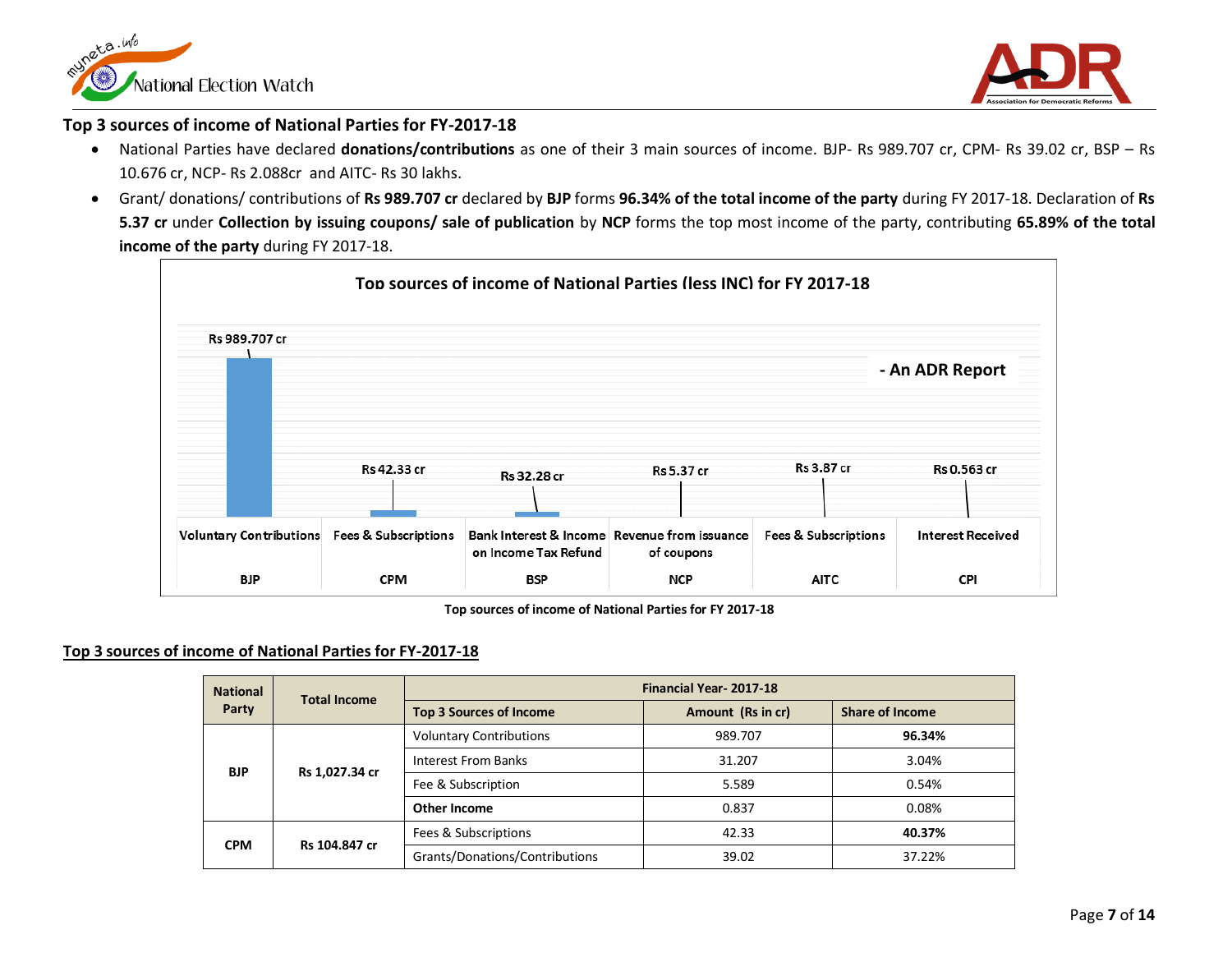



| <b>National</b> | <b>Total Income</b> | Financial Year-2017-18                         |                   |                        |  |  |  |
|-----------------|---------------------|------------------------------------------------|-------------------|------------------------|--|--|--|
| Party           |                     | <b>Top 3 Sources of Income</b>                 | Amount (Rs in cr) | <b>Share of Income</b> |  |  |  |
|                 |                     | Other Income                                   | 22.98             | 21.92%                 |  |  |  |
|                 |                     | <b>Other Income</b>                            | 0.517             | 0.49%                  |  |  |  |
|                 |                     | Bank Interest & Income on Income Tax<br>Refund | 32.28             | 62.45%                 |  |  |  |
| <b>BSP</b>      | Rs 51.69 cr         | Grant/Donations/Contributions                  | 10.676            | 20.65%                 |  |  |  |
|                 |                     | Fee & Subscriptions                            | 8.736             | 16.90%                 |  |  |  |
|                 |                     | <b>Other Income</b>                            | 0                 | 0%                     |  |  |  |
| <b>NCP</b>      |                     | Revenue from issuance of coupons               | 5.37              | 65.89%                 |  |  |  |
|                 | Rs 8.15 cr          | Grants/Donations/Contributions                 | 2.088             | 25.62%                 |  |  |  |
|                 |                     | Fees & Subscriptions                           | 0.487             | 5.98%                  |  |  |  |
|                 |                     | <b>Other Income</b>                            | 0.205             | 2.52%                  |  |  |  |
|                 |                     | Fees & Subscriptions                           | 3.87              | 74.90%                 |  |  |  |
| <b>AITC</b>     | Rs 5.167 cr         | <b>Bank Interest</b>                           | 0.9               | 17.42%                 |  |  |  |
|                 |                     | Donations/Contributions                        | 0.3               | 5.81%                  |  |  |  |
|                 |                     | <b>Other Income</b>                            | 0.097             | 1.88%                  |  |  |  |
|                 |                     | <b>Interest Received</b>                       | 0.563             | 36.32%                 |  |  |  |
| <b>CPI</b>      | <b>Rs 1.55 cr</b>   | Membership Fee                                 | 0.42              | 27.10%                 |  |  |  |
|                 |                     | Party Fund and Election Fund                   | 0.263             | 16.97%                 |  |  |  |
|                 |                     | <b>Other Income</b>                            | 0.304             | 19.61%                 |  |  |  |

**Table: Top 3 sources of income of National Parties as declared in their audit reports for FY 2017-18**

#### **Top 3 items of expenditure of National Parties for FY 2017-18**

 $\overline{a}$ 

- The maximum expenditure for **BJP** has been towards **Election/General Propaganda** which amounted to **Rs 567.43 cr** followed by expenses towards **Administrative Costs**, **Rs 143.23 cr**.
- **CPM** spent the maximum of **Rs 42.45 cr** on **Administrative and General** Expenses followed by expenditure of **Rs 31.81 cr** on **Employee Cost**.
- **BSP** declared to have spent **89.58%** of its total expenditure during FY 2017-18 on **Administrative & General Expenses** (Rs 13.24 cr) while **NCP** spent **61.99%** of its total expenditure on **Administrative and General Expenses** (Rs 5.48 cr).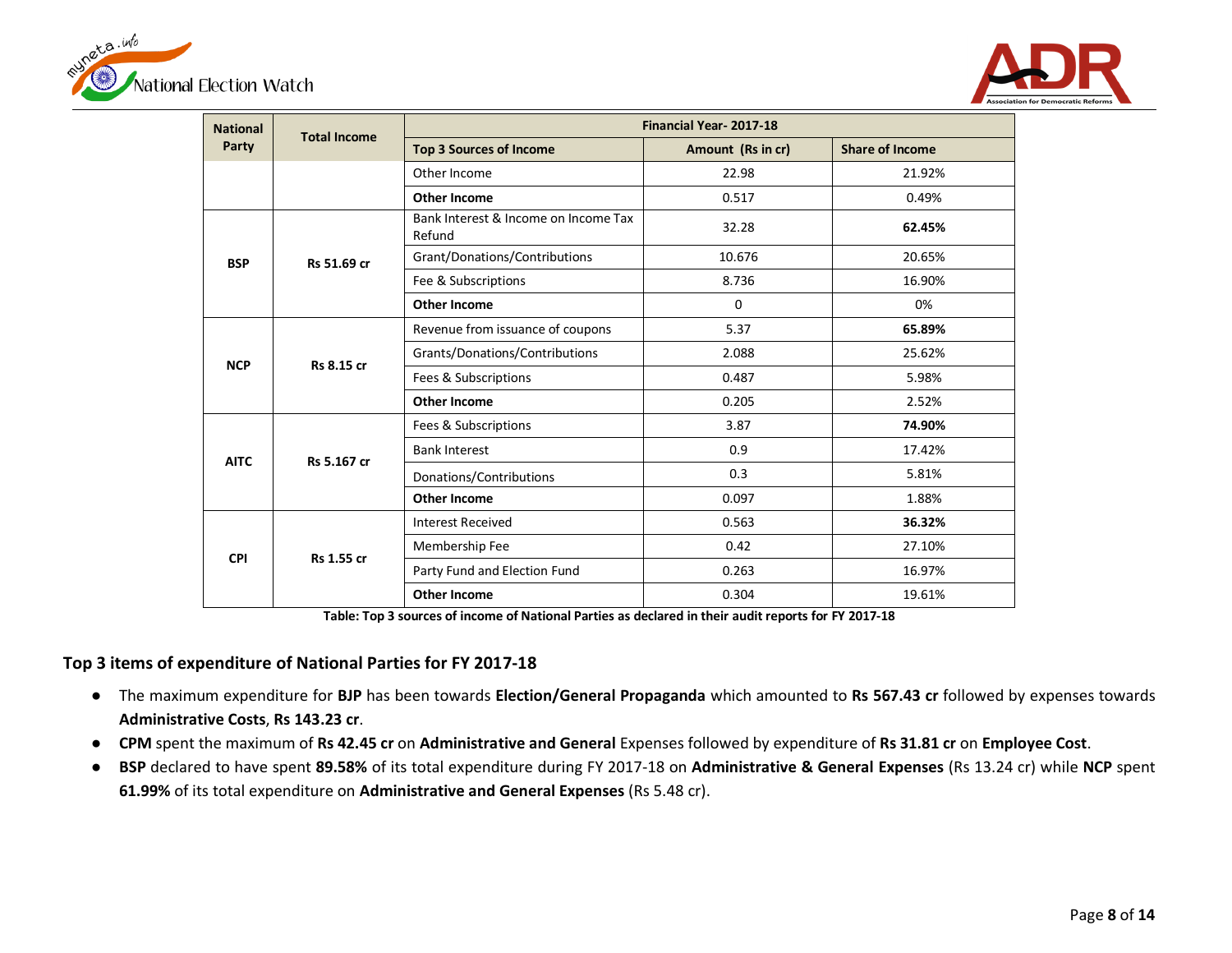





**Top item of expenditure of National Parties for FY 2017-18**

#### **Top 3 items of expenditure of National Parties for FY 2017-18**

| <b>National</b> |                    | <b>Financial Year-2017-18</b><br><b>Total Expenditure</b> |                   |                  |  |  |
|-----------------|--------------------|-----------------------------------------------------------|-------------------|------------------|--|--|
| Party           |                    | <b>Top 3 Items of Expenditure</b>                         | Amount (Rs in cr) | % of Expenditure |  |  |
| <b>BJP</b>      |                    | Election/General Propaganda                               | 567.43            | 74.81%           |  |  |
|                 | Rs 758.47 cr       | <b>Administrative Costs</b>                               | 143.23            | 18.88%           |  |  |
|                 |                    | <b>Employee Costs</b>                                     | 22.79             | 3.00%            |  |  |
|                 |                    | <b>Other Expenditure</b>                                  | 25.02             | 3.30%            |  |  |
|                 | Rs 83.482 cr       | Administrative and General Expenses                       | 42.45             | 50.85%           |  |  |
| <b>CPM</b>      |                    | Employee Cost                                             | 31.81             | 38.10%           |  |  |
|                 |                    | <b>Election Expenditure</b>                               | 9.04              | 10.83%           |  |  |
|                 |                    | <b>Other Expenditure</b>                                  | 0.182             | 0.22%            |  |  |
|                 |                    | Administrative & General Expenses                         | 13.24             | 89.58%           |  |  |
| <b>BSP</b>      | <b>Rs 14.78 cr</b> | <b>Election Expenditure</b>                               | 1.46              | 9.88%            |  |  |
|                 |                    | <b>Employee Costs</b>                                     | 0.069             | 0.47%            |  |  |
|                 |                    | <b>Other Expenditure</b>                                  | 0.011             | 0.07%            |  |  |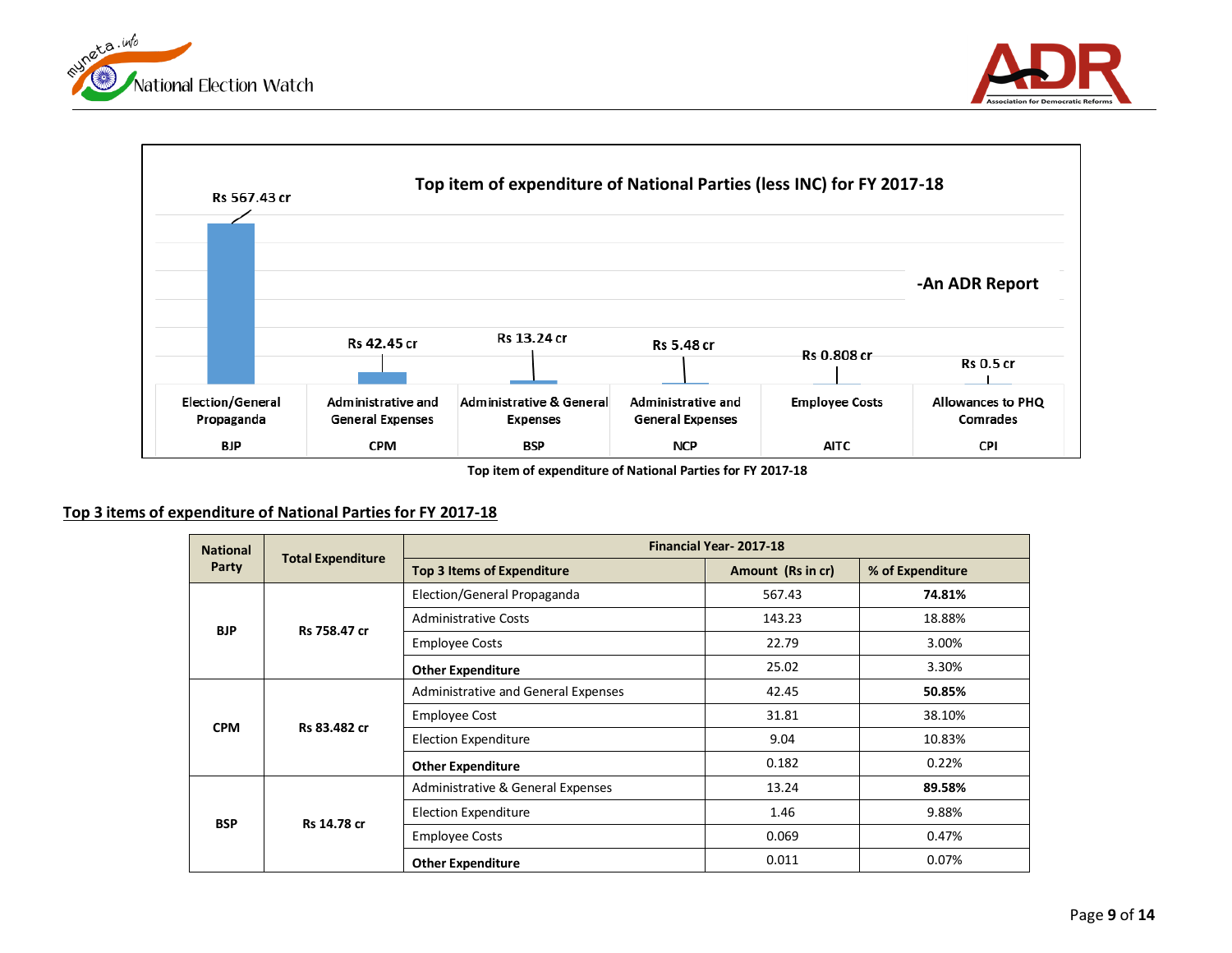



|                 |                          |                                             |                   | <b>Association fo</b> |  |  |  |
|-----------------|--------------------------|---------------------------------------------|-------------------|-----------------------|--|--|--|
| <b>National</b> | <b>Total Expenditure</b> | <b>Financial Year-2017-18</b>               |                   |                       |  |  |  |
| Party           |                          | <b>Top 3 Items of Expenditure</b>           | Amount (Rs in cr) | % of Expenditure      |  |  |  |
| <b>NCP</b>      |                          | Administrative and General Expenses         | 5.48              | 61.99%                |  |  |  |
|                 | Rs 8.84 cr               | <b>Election Expenditure</b>                 | 1.47              | 16.63%                |  |  |  |
|                 |                          | <b>Employee Cost</b>                        | 0.98              | 11.09%                |  |  |  |
|                 |                          | <b>Other Expenditure</b>                    | 0.91              | 10.29%                |  |  |  |
|                 | Rs 1.766 cr              | <b>Employee Costs</b>                       | 0.808             | 45.75%                |  |  |  |
|                 |                          | Depreciation, Amortization & Other Expenses | 0.68              | 38.51%                |  |  |  |
| <b>AITC</b>     |                          | <b>Election Expenditure</b>                 | 0.18              | 10.19%                |  |  |  |
|                 |                          | <b>Other Expenditure</b>                    | 0.098             | 5.55%                 |  |  |  |
|                 |                          | Allowances to PHQ Comrades                  | 0.5               | 45.45%                |  |  |  |
| <b>CPI</b>      |                          | Travelling & Conveyance                     | 0.137             | 12.45%                |  |  |  |
|                 | Rs 1.10 cr               | Electricity & Water Charges                 | 0.09              | 8.18%                 |  |  |  |
|                 |                          | <b>Other Expenditure</b>                    | 0.373             | 33.91%                |  |  |  |

**Table: Top 3 items of expenditure of National Parties as declared in their audit reports for FY-2017-18**

#### <span id="page-9-0"></span>**All sources of income declared by National Parties: FY 2017-18**

- 6 National parties collected **86.91%** (Rs 1,041.80 cr) of their total income from **Voluntary contributions** for FY- 2017-18.
- During FY- 2017-18, out of the 6 National Parties, only BJP declared receiving an income of **Rs 210 cr** from **Contribution through Electoral Bonds**.
- **Rs 714.57 cr** was income generated through **other contributions** by National parties during FY- 2017-18.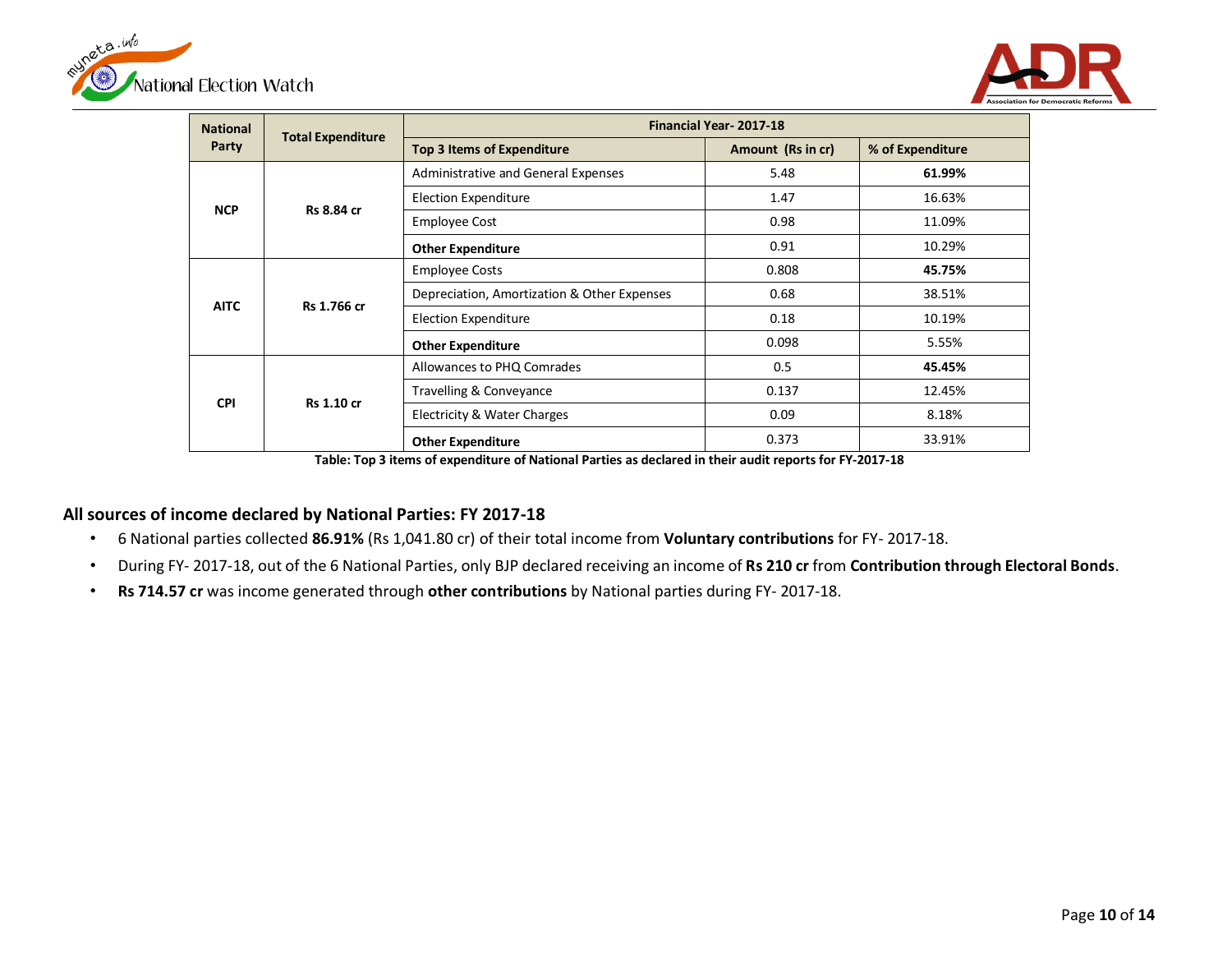





**Graph: Declarations of Contributions under various Heads: National Parties, FY- 2017-18**

| All sources of income declared by National parties |                                             | National Party: FY-2017-18 |              |              |                    |                    | <b>Total</b> |                    |              |                    |
|----------------------------------------------------|---------------------------------------------|----------------------------|--------------|--------------|--------------------|--------------------|--------------|--------------------|--------------|--------------------|
| <b>Main Income</b>                                 | Sub Income                                  | <b>BJP</b>                 | $CPM*$       | <b>BSP</b>   | <b>NCP</b>         | <b>AITC</b>        | <b>CPI</b>   |                    |              |                    |
|                                                    | <b>Other Contributions</b>                  | 714.467                    |              |              |                    | 0.1016             | $\Omega$     | Rs 714.57 cr       |              |                    |
|                                                    | <b>Contribution through Electoral Bonds</b> | 210                        |              |              |                    | 0                  | $\Omega$     | Rs 210.00 cr       |              |                    |
|                                                    | Aajiwan Sahayog Nidhi                       | 64.18                      |              |              | $\Omega$           | 0                  | $\Omega$     | Rs 64.18 cr        |              |                    |
| <b>Voluntary Contributions</b>                     | Individual Donors/Electoral Trust Etc       | 0                          | 39.023       | 10.676       | 2.088              | $\Omega$           | $\Omega$     | Rs 12.764 cr       |              |                    |
|                                                    | <b>Contributions for Morchas</b>            | 0.8765                     |              |              |                    |                    | $\Omega$     | 0                  | $\Omega$     | <b>Rs 0.876 cr</b> |
|                                                    | <b>Contributions from Meeting</b>           | 0.1828                     |              |              |                    | $\Omega$           | 0            | $\Omega$           | Rs 0.1828 cr |                    |
|                                                    | Donations from MPs & MLA & Members          | $\Omega$                   |              |              | $\Omega$           | 0.2025             | $\Omega$     | <b>Rs 0.202 cr</b> |              |                    |
| <b>Sub Total</b>                                   |                                             | Rs 989.707 cr              | Rs 39.023 cr | Rs 10.676 cr | <b>Rs 2.088 cr</b> | <b>Rs 0.304 cr</b> | Rs 0         | Rs 1,041.80 cr     |              |                    |
| <b>Interest from Banks</b>                         | Interest from Banks                         | 31.207                     | $\Omega$     | 32.28        | 0.179              | 0.9                | 0.563        | Rs 65.13 cr        |              |                    |
| <b>Party Fund and Election</b><br>Fund             | Party Fund and Election Fund                | $\Omega$                   | 0            | $\Omega$     | $\Omega$           | 0                  | 0.263        | <b>Rs 0.263 cr</b> |              |                    |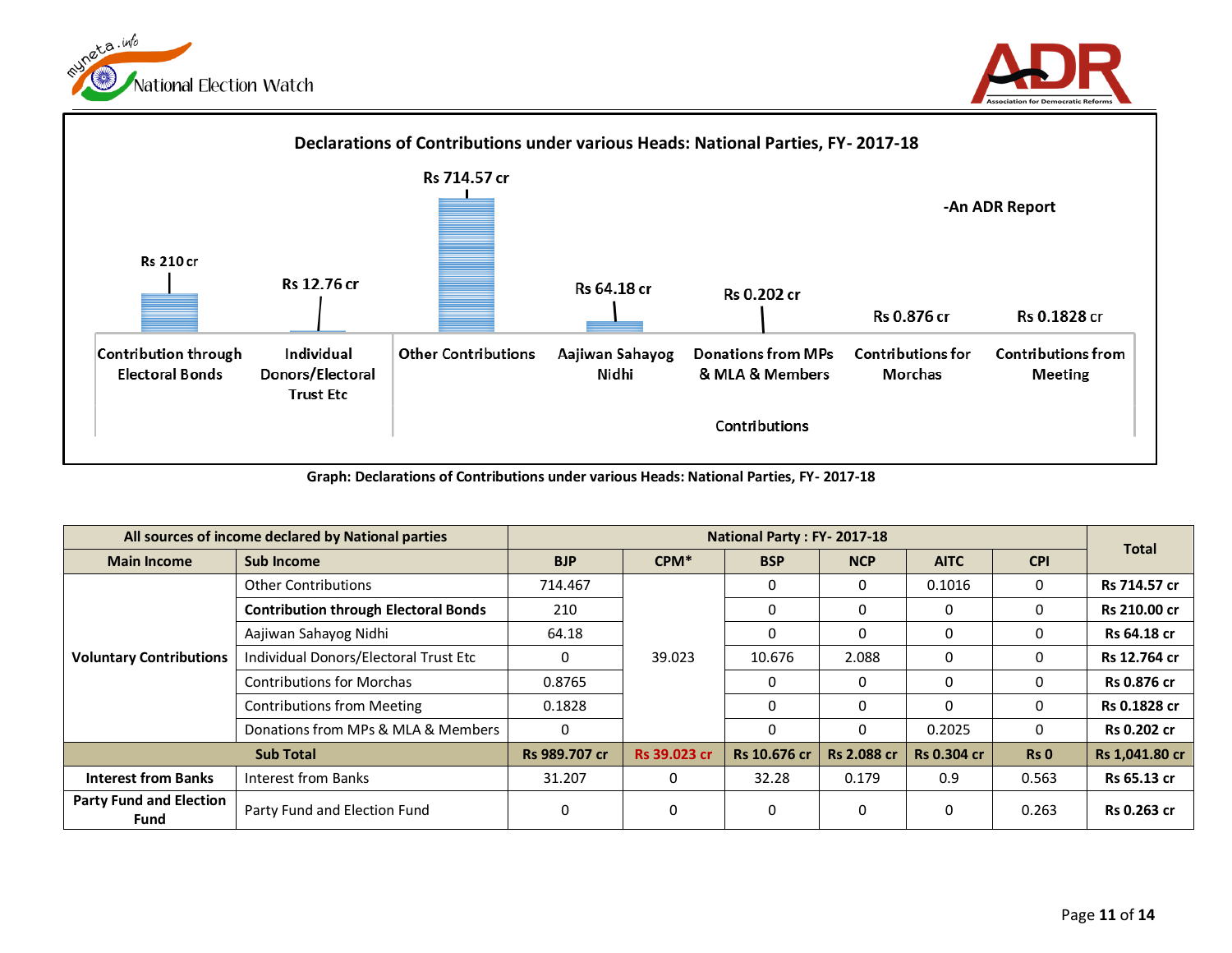



|                                                                  | All sources of income declared by National parties            |                    |                     | National Party: FY-2017-18 |                    |                   |                    |                    |             |             |
|------------------------------------------------------------------|---------------------------------------------------------------|--------------------|---------------------|----------------------------|--------------------|-------------------|--------------------|--------------------|-------------|-------------|
| <b>Main Income</b>                                               | Sub Income                                                    | <b>BJP</b>         | $CPM*$              | <b>BSP</b>                 | <b>NCP</b>         | <b>AITC</b>       | <b>CPI</b>         | <b>Total</b>       |             |             |
| Levi received from<br><b>Members/Ex Members</b><br>of Parliament | Levi received from Members/Ex<br><b>Members of Parliament</b> | $\boldsymbol{0}$   | $\mathbf 0$         | 0                          | $\Omega$           | 0                 | 0.184              | Rs 0.184 cr        |             |             |
| 90th Anniversary of<br><b>CPI-Fund Collect</b>                   | 90th Anniversary of CPI-Fund Collect                          | $\mathbf 0$        | 0                   | $\Omega$                   | $\Omega$           | $\mathbf 0$       | 0.1                | <b>Rs 0.10 cr</b>  |             |             |
| Levi received from<br><b>Party Members</b>                       | Levi received from Party Members                              | 0                  | $\mathbf 0$         | 0                          | $\Omega$           | $\Omega$          | 0.0059             | Rs 0.0059 cr       |             |             |
|                                                                  | <b>Sub Total</b>                                              | Rs 31.207 cr       | Rs <sub>0</sub>     | Rs 32.282 cr               | <b>Rs 0.179 cr</b> | <b>Rs 0.90 cr</b> | <b>Rs 1.116 cr</b> | Rs 65.682 cr       |             |             |
|                                                                  | Membership Fees                                               | 1.9585             |                     | 8.736                      | 0.212              | $\mathbf 0$       | 0.432              | Rs 11.338 cr       |             |             |
| Fee & Subscription                                               | <b>Application Fees</b>                                       | 3.6305             |                     | 0                          | 0                  | $\overline{0}$    | $\mathbf 0$        | Rs 3.63 cr         |             |             |
|                                                                  | <b>Primary Members</b>                                        | 0                  |                     | $\Omega$                   | $\Omega$           | 2.798             | $\mathbf 0$        | <b>Rs 2.80 cr</b>  |             |             |
|                                                                  | Subscription from MP/MLA/Councilor                            | 0                  | 42.331              | $\Omega$                   | 0.274              | 0.822             | $\mathbf 0$        | Rs 1.096 cr        |             |             |
|                                                                  | <b>Bucket Collections</b>                                     | $\mathbf 0$        |                     | $\Omega$                   | 0                  | 0.25              | $\mathbf 0$        | <b>Rs 0.25 cr</b>  |             |             |
|                                                                  | <b>Delegate Fees</b>                                          | 0                  |                     |                            |                    |                   | $\Omega$           | $\Omega$           | $\mathbf 0$ | $\mathbf 0$ |
|                                                                  | Life Members                                                  | $\Omega$           |                     |                            | 0                  | $\Omega$          | $\Omega$           | $\Omega$           | Rs 0        |             |
|                                                                  | <b>Sub Total</b>                                              | Rs 5.589 cr        | Rs 42.331 cr        | <b>Rs 8.736 cr</b>         | <b>Rs 0.486 cr</b> | <b>Rs 3.87 cr</b> | <b>Rs 0.432 cr</b> | <b>Rs 61.44 cr</b> |             |             |
|                                                                  | Miscellaneous Income                                          | 0.724              |                     | $\Omega$                   | 0.026              | 0                 | 0.0032             | Rs 0.753 cr        |             |             |
| <b>Other Income</b>                                              | <b>Rent Received</b>                                          | 0.0806             | 22.983              | $\Omega$                   | $\Omega$           | $\Omega$          | $\Omega$           | Rs 0.0806 cr       |             |             |
|                                                                  | Sale of old Newspapers                                        | 0.0308             |                     | 0                          | $\Omega$           | 0                 | $\mathbf 0$        | Rs 0.0308 cr       |             |             |
|                                                                  | Interest on Income Tax Refund                                 | $\Omega$           |                     | $\Omega$                   | $\Omega$           | $\Omega$          | $\Omega$           | Rs 0               |             |             |
|                                                                  | <b>Sub Total</b>                                              | <b>Rs 0.835 cr</b> | <b>Rs 22.983 cr</b> | Rs <sub>0</sub>            | Rs 0.026 cr        | <b>Rs 0</b>       | Rs 0.0032 cr       | <b>Rs 23.85 cr</b> |             |             |
|                                                                  | Revenue From Issuance of Coupons                              | $\pmb{0}$          |                     | 0                          | 5.37               | $\mathbf 0$       | $\mathbf 0$        | Rs 5.37 cr         |             |             |
| <b>Collection from</b><br><b>Issuance Coupons &amp;</b>          | Mukhoptra                                                     | 0                  | 0.5099              | 0                          | $\Omega$           | 0.093             | $\Omega$           | Rs 0.093 cr        |             |             |
| Mukhopatra                                                       | Revenue from subscription/Advt.                               | $\mathbf 0$        |                     | $\Omega$                   | 0                  | 0                 | 0                  | Rs 0               |             |             |
|                                                                  | Revenue from sale of flags & Badges                           | $\mathbf 0$        |                     | $\Omega$                   | $\Omega$           | $\overline{0}$    | $\Omega$           | Rs 0               |             |             |
|                                                                  | <b>Sub Total</b>                                              | Rs <sub>0</sub>    | Rs 0.5099 cr        | Rs <sub>0</sub>            | <b>Rs 5.37 cr</b>  | Rs 0.093 cr       | Rs <sub>0</sub>    | <b>Rs 5.973 cr</b> |             |             |
| <b>Grand Total</b>                                               |                                                               | Rs 1,027.339 cr    | Rs 104.847 cr       | Rs 51.694 cr               | <b>Rs 8.15 cr</b>  | Rs 5.167 cr       | <b>Rs 1.55 cr</b>  | Rs 1198.75 cr      |             |             |

\*Annexure containing 'Schedules' of audit report of CPM is unavailable in public domain. Thus, the various sources of income have not been categorized for the party.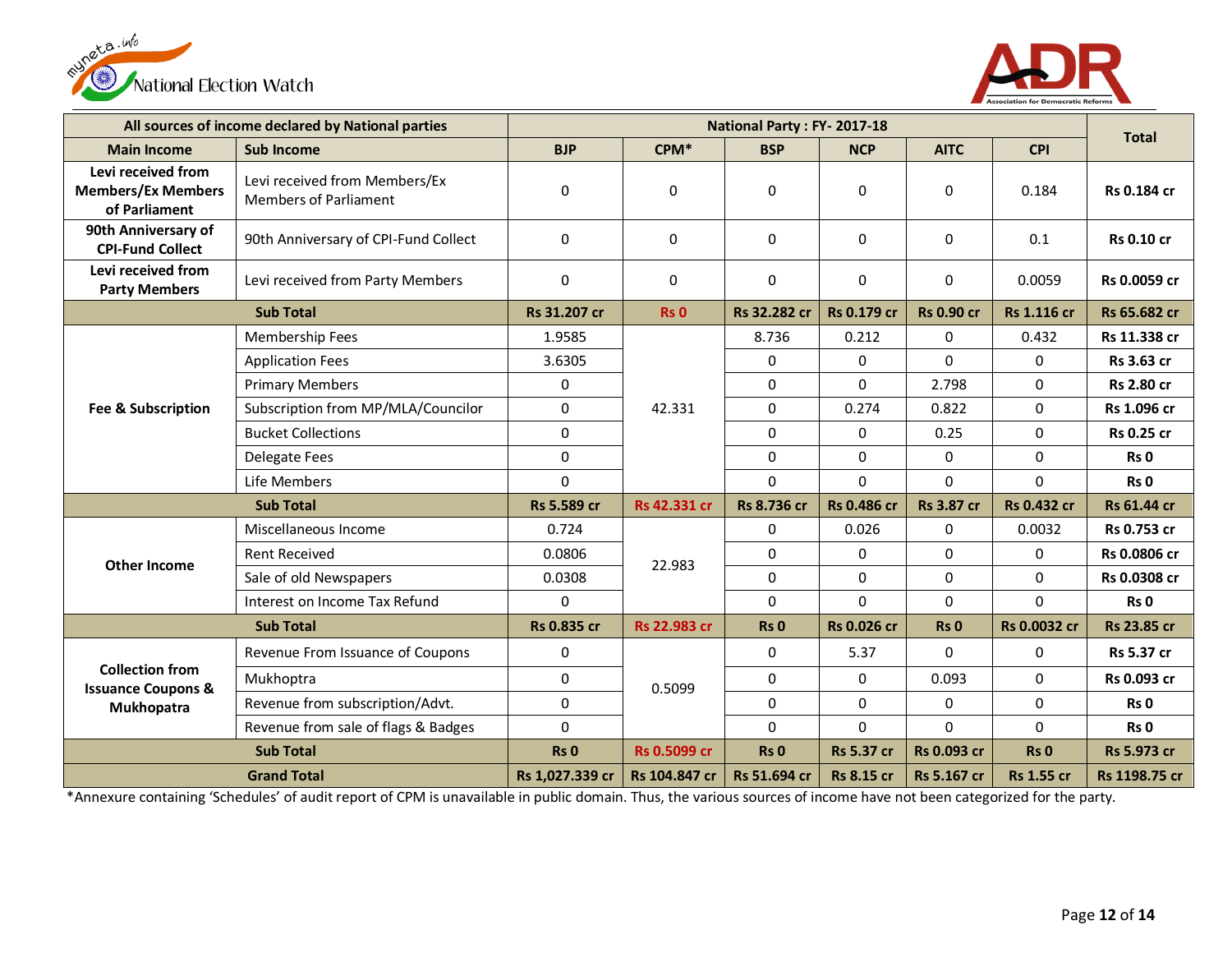



### **Recommendations of ADR**

- <span id="page-12-0"></span> The Supreme Court gave a judgment on September 13, 2013 declaring that no part of a candidate's affidavit should be left blank. Along the same lines, we recommend that the Election Commission India impose rules that **no part of the Form 24A submitted by political parties providing details of donations above Rs 20,000 should be left blank**.
- Full details of all **donors should be made available for public scrutiny under the RTI**. Some countries where this is done include Bhutan, Nepal, Germany, France, Italy, Brazil, Bulgaria, the US and Japan. In none of these countries is it possible for 75% of the source of funds to be unknown.
- According to the **Finance Bill, 2017**, Section 13A of the IT Act was amended to state that tax exemption will be given to registered political parties *"Provided also that such political party furnishes a return of income for the previous year in accordance with the provisions of sub-section (4B) of section 139 on or before the due date under that section."* Thus, any party which does not submit its IT returns on or before the due date**, their income should not be taxexempted** and **defaulting parties should be derecognized**.
- Those parties not following the ICAI guidelines for auditing of reports should be scrutinized by the IT department.
- **The National political parties must provide all information on their finances under the Right to Information Act.** This will only strengthen political parties, elections and democracy.

#### <span id="page-12-1"></span>**Need for a strict mechanism for reporting financial information**

To ensure that there is financial transparency and accountability on the part of the political parties, there must be a strict mechanism with respect to reporting of financial information. The procedures and reporting framework must be standardized to ensure that a true picture of the financial position of the political parties is revealed to the general public. Institute of Chartered Accounts of India (ICAI) has put forward a set of recommendations on the request of the Election Commission of India (ECI). These recommendations relate to a standardized and comprehensive reporting framework of financial statements of political parties. ADR feels that there is a dire need for these recommendations to be implemented at the earliest.

For details of **Income and Expenditure** declared by the **National Political parties** during **FY 2016-17**, kindly visit: <https://goo.gl/xJVx97> and <https://goo.gl/R1YSmY>

## **Disclaimer**

<span id="page-12-2"></span>Source for the data used in the report are the Audited accounts submitted by the political parties to the Income Tax Department and the Election Commission of India. These can be accessed from myneta.info/party and <https://eci.gov.in/files/category/324-recognized-national-parties/>

While all effort has been made to ensure that the information is in keeping with what is mentioned in the statements submitted by the political parties, in case of discrepancy between information in this report and that given in their statements, the information reported by the political parties should be treated as correct. Association for Democratic Reforms, National Election Watch and their volunteers are not responsible or liable for any damage arising directly or indirectly from the publication of this report.